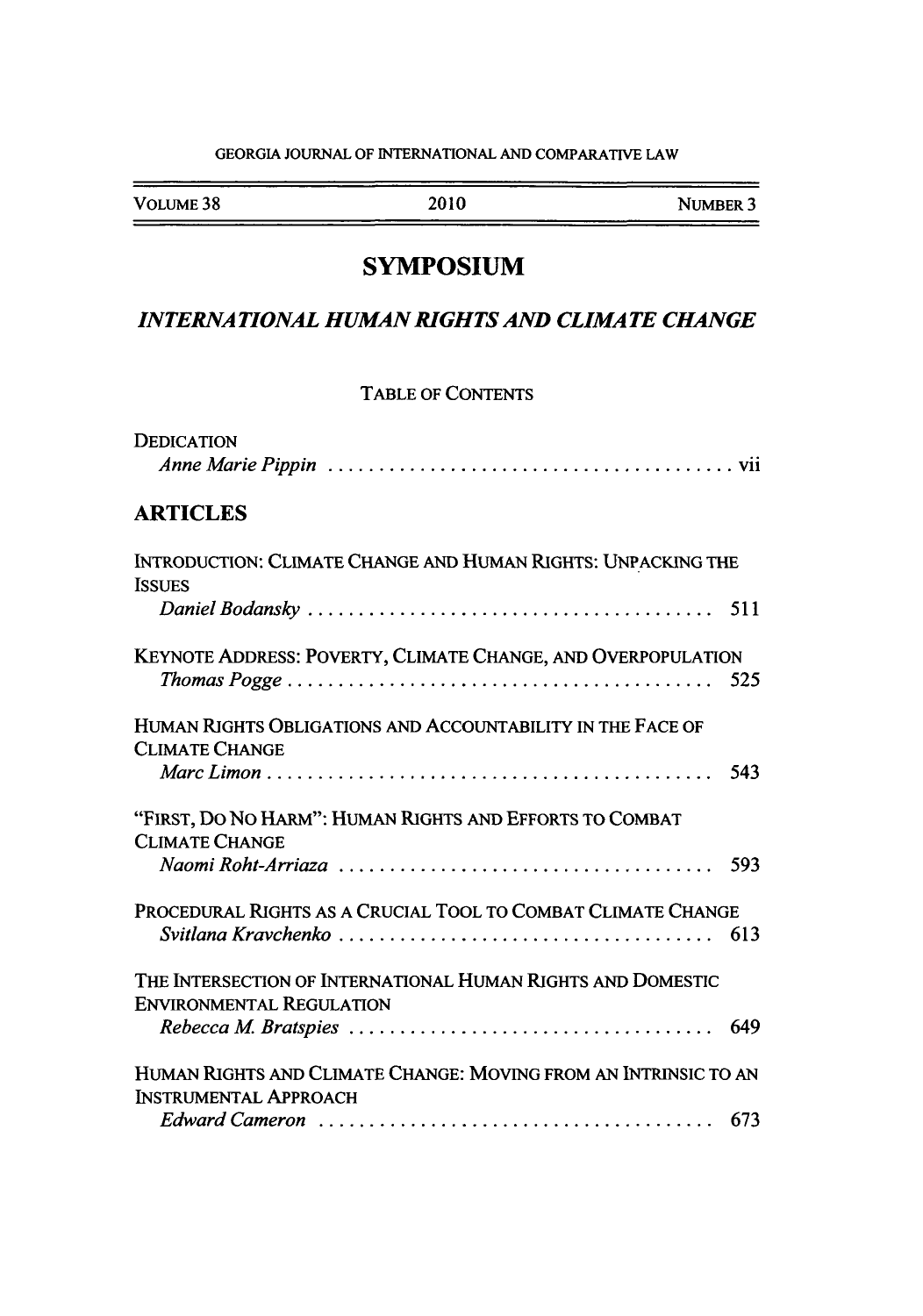# **NOTES**

| WHO'S VIRUS IS IT ANYWAY? HOW THE WORLD HEALTH ORGANIZATION<br>CAN PROTECT AGAINST CLAIMS OF "VIRAL SOVEREIGNTY" |  |
|------------------------------------------------------------------------------------------------------------------|--|
|                                                                                                                  |  |
| SAILING THE SEAS OF PROTECTIONISM: THE SIMULTANEOUS APPLICATION                                                  |  |
| OF ANTIDUMPING AND COUNTERVAILING DUTIES TO NONMARKET                                                            |  |
| ECONOMIES-AN AFFRONT TO DOMESTIC AND INTERNATIONAL LAWS                                                          |  |
|                                                                                                                  |  |
| A GLOBALLY SUSTAINABLE RIGHT TO LAND: UTILIZING REAL PROPERTY TO                                                 |  |
| PROTECT THE TRADITIONAL KNOWLEDGE OF INDIGENOUS PEOPLES AND                                                      |  |
| <b>LOCAL COMMUNITIES</b>                                                                                         |  |
|                                                                                                                  |  |
|                                                                                                                  |  |